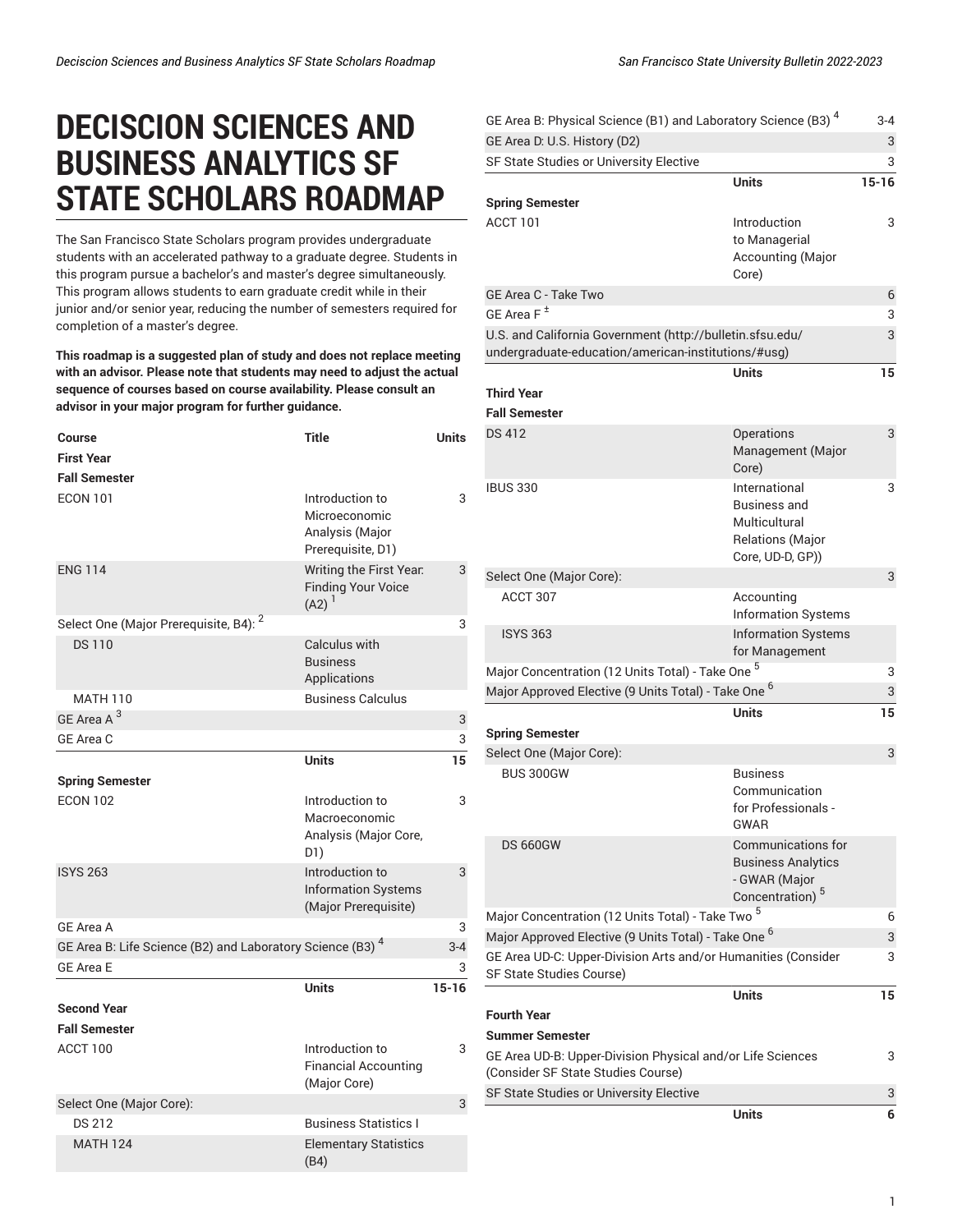3

**Units 9**

|  | <b>Fall Semester</b> |
|--|----------------------|
|--|----------------------|

| <b>Fall Semester</b>                                            |                                                                                                              |                           | Graduate Elective (9 units) - Take One '                                                                                                                                                                   |
|-----------------------------------------------------------------|--------------------------------------------------------------------------------------------------------------|---------------------------|------------------------------------------------------------------------------------------------------------------------------------------------------------------------------------------------------------|
| <b>FIN 350</b>                                                  | <b>Business Finance</b><br>(Major Core)                                                                      | $\mathbf{3}$              |                                                                                                                                                                                                            |
| <b>ISYS 850</b>                                                 | <b>Seminar in Business</b><br>Intelligence<br>(Graduate Core)                                                | 3                         | 1<br>ENG 114 can only be taken if you co<br>(DSP) and select ENG 114; if you ch                                                                                                                            |
| <b>MGMT 405</b>                                                 | Introduction to<br>Management and<br>Organizational<br><b>Behavior (Major</b><br>Core)                       | 3                         | DSP you will satisfy A2 upon succe<br>the second semester; multilingual s<br>alternative English courses.<br>$\overline{2}$<br>To determine the best B4 course op<br>the online advising activity at math. |
| <b>MKTG 431</b>                                                 | Principles of<br>Marketing (Major<br>Core)                                                                   | 3                         | mathadvising.sfsu.edu/). Questions<br>(https://gatorsmartstart.sfsu.edu/)<br>3<br>To avoid taking additional units, it is                                                                                  |
| Major Concentration (12 Units Total) - Take One <sup>5</sup>    |                                                                                                              | $\ensuremath{\mathsf{3}}$ | SF State Studies (AERM, GP, ES, SJ)                                                                                                                                                                        |
| <b>Spring Semester</b>                                          | <b>Units</b>                                                                                                 | 15                        | major.<br>4<br>Consider taking a class combined v                                                                                                                                                          |
| <b>BUS 682</b>                                                  | <b>Seminar on Business</b><br>and Society (Major<br>Core)                                                    | $\ensuremath{\mathsf{3}}$ | to fulfill B3 if not already satisfied.<br>5<br><b>Concentration Courses (12 units)</b><br>Select 12 credit hours from the follo                                                                           |
| <b>BUS 690</b>                                                  | <b>Seminar in Business</b><br>Policy and Strategic<br>Management (Major<br>Core)                             | 3                         | DS 311 Technologies in Data Analyt<br>DS 312 Data Analysis with Compute<br>DS 408 Computer Simulation (3 uni<br>DS 601 Applied Management Scien<br>DS 604 Applied Business Forecasti                       |
| <b>DS 853</b>                                                   | <b>Applied Multivariate</b><br>Analysis (Graduate<br>Core)                                                   | 3                         | DS 612 Data Mining with Business<br>DS 624 Quality Management (3 unit<br>DS 655 Sustainable Supply Chain M                                                                                                 |
| <b>ISYS 812</b>                                                 | Programming and<br><b>Applications for Data</b><br>Analytics (Graduate<br>Core)                              | 3                         | DS 660GW Communications for Bus<br>Note: DS 660GW can satisfy both th<br>one of the four required concentrati                                                                                              |
| Major Approved Elective (9 Units Total) - Take One <sup>6</sup> |                                                                                                              | 3                         |                                                                                                                                                                                                            |
| <b>Fifth Year</b>                                               | <b>Units</b>                                                                                                 | 15                        |                                                                                                                                                                                                            |
| <b>Summer Semester</b>                                          |                                                                                                              |                           |                                                                                                                                                                                                            |
| SF State Studies or University Elective                         |                                                                                                              | 3                         |                                                                                                                                                                                                            |
| <b>Fall Semester</b>                                            | <b>Units</b>                                                                                                 | 3                         |                                                                                                                                                                                                            |
| <b>DS 861</b>                                                   | Data Mining and<br><b>Advanced Statistical</b><br>Methods for<br><b>Business Analysts</b><br>(Graduate Core) | 3                         |                                                                                                                                                                                                            |
| <b>ISYS 864</b>                                                 | Data Management<br>for Analytics<br>(Graduate Core)                                                          | 3                         |                                                                                                                                                                                                            |
| Graduate Elective (9 units) - Take Two <sup>7</sup>             |                                                                                                              | 6                         |                                                                                                                                                                                                            |
| <b>Spring Semester</b>                                          | <b>Units</b>                                                                                                 | 12                        |                                                                                                                                                                                                            |
| <b>DS 862</b>                                                   | Machine Learning for<br><b>Business Analysts</b><br>(Graduate Core)                                          | 3                         |                                                                                                                                                                                                            |
| <b>BUS 895</b>                                                  | Research Project<br>in Business<br>(Culminating<br>Experience)                                               | 3                         |                                                                                                                                                                                                            |

| <b>Total Units</b><br>150-152                                                                                                                                                                                                                                                                                                                                                                                                                                                                                                                                                                                                                                                                    |
|--------------------------------------------------------------------------------------------------------------------------------------------------------------------------------------------------------------------------------------------------------------------------------------------------------------------------------------------------------------------------------------------------------------------------------------------------------------------------------------------------------------------------------------------------------------------------------------------------------------------------------------------------------------------------------------------------|
| ENG 114 can only be taken if you complete Directed Self-Placement<br>(DSP) and select ENG 114; if you choose ENG 104/ENG 105 through<br>DSP you will satisfy A2 upon successful completion of ENG 105 in<br>the second semester; multilingual students may be advised into<br>alternative English courses.                                                                                                                                                                                                                                                                                                                                                                                       |
| To determine the best B4 course option, students should complete<br>the online advising activity at mathadvising sfsu edu (https://<br>mathadvising.sfsu.edu/). Questions? Contact Gator Smart Start.<br>(https://gatorsmartstart.sfsu.edu/)                                                                                                                                                                                                                                                                                                                                                                                                                                                     |
| To avoid taking additional units, it is recommended that you meet the<br>SF State Studies (AERM, GP, ES, SJ) requirements within your GE or<br>major.                                                                                                                                                                                                                                                                                                                                                                                                                                                                                                                                            |
| Consider taking a class combined with a laboratory or a separate lab<br>to fulfill B3 if not already satisfied.                                                                                                                                                                                                                                                                                                                                                                                                                                                                                                                                                                                  |
| <b>Concentration Courses (12 units)</b><br>Select 12 credit hours from the following:<br>DS 311 Technologies in Data Analytics (3 units)<br>DS 312 Data Analysis with Computer Applications (3 units)<br>DS 408 Computer Simulation (3 units)<br>DS 601 Applied Management Science (3 units)<br>DS 604 Applied Business Forecasting (3 units)<br>DS 612 Data Mining with Business Applications (3 units)<br>DS 624 Quality Management (3 units)<br>DS 655 Sustainable Supply Chain Management (3 units)<br>DS 660GW Communications for Business Analytics - GWAR (3 units)<br>Note: DS 660GW can satisfy both the core course requirement and<br>one of the four required concentration courses. |